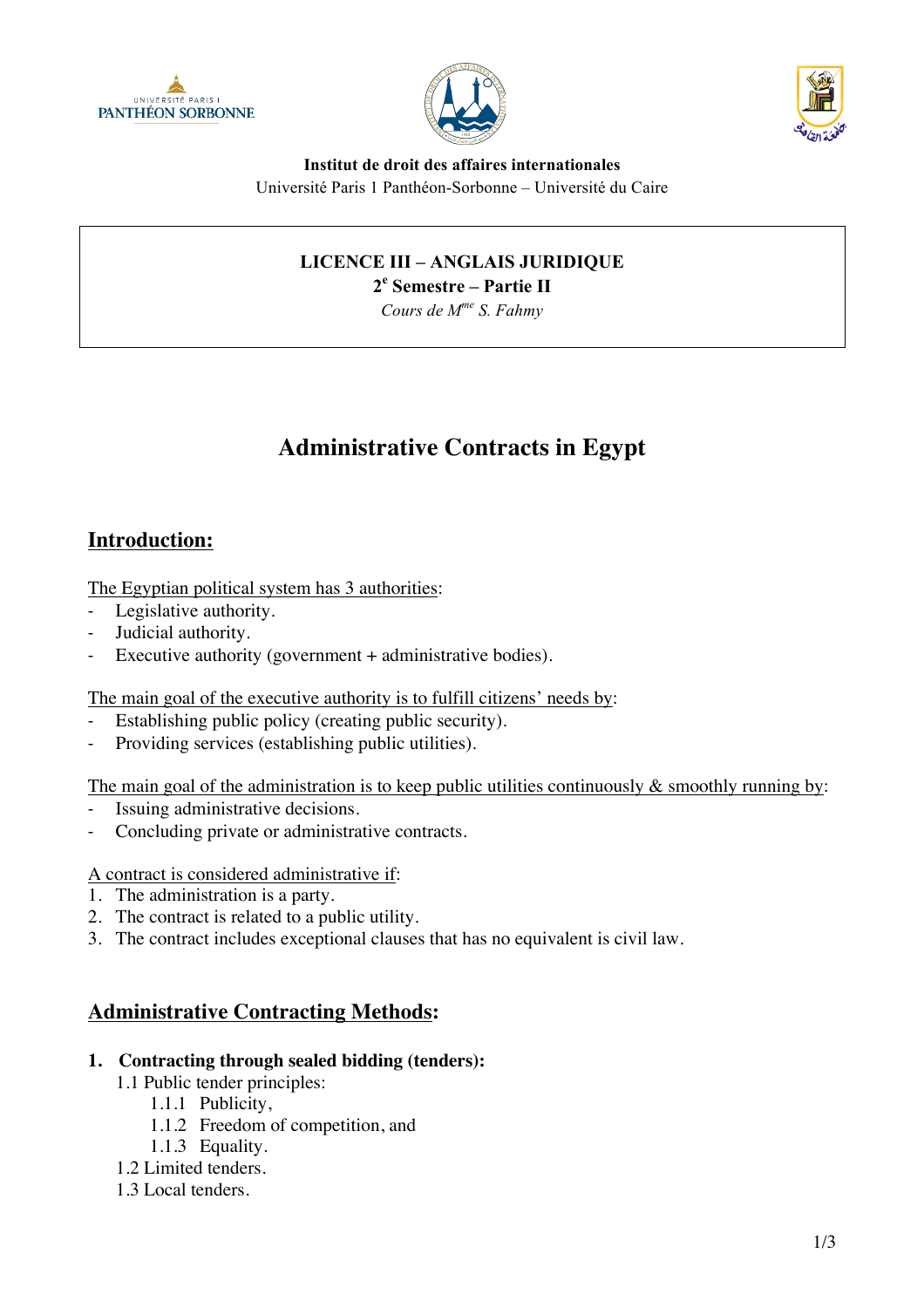### **2. Contracting through negotiation (practice):**

- 2.1Public negotiation principles:
	- 2.1.1 Publicity,
	- 2.1.2 Freedom of competition, and
	- 2.1.3 Equality.
- 2.2Limited negotiation.

### **3. Contracting through direct agreement**

- 3.1 Urgent cases.
- 3.2 Emergency cases.
- 3.3 Restrictions when resorting to direct agreement.

# **Contracting Procedures Under the Egyptian Law of Bids and Tenders:**

#### **1. Preliminary procedures:**

- 1.1 Making sure of the existence of the appropriated funds.
- 1.2 Performing obligatory consultations, permissions and consents,
- 1.3 Printing the book of financial and technical conditions,
- 1.4 Publicizing contracting action (preparing and publishing the invitation for bids), and

#### **2. Bids submission (offer).**

- 2.1 The Bid bond (bid guarantee):
	- 2.1.1 Value.
	- 2.1.2 Ways of payment.

#### 2.2 Bidders' reservations (special remarks):

- 2.2.1 Technical, financial, work conditions, etc.
- 2.2.2 Administration right to reject bidders' lacking essential conditions.
- 2.3 Bidders right to modify their bid or withdraw and consequences.
- 2.4 Late bids submissions consequences.
- 2.5 Selection of bidders (acceptance).
	- 2.5.1 Bid opening Committee.
	- 2.5.2 The award committee.
- 2.6 The Performance bond:
	- 2.6.1 Value.
	- 2.6.2 Ways of payment.

## **Privileges of the Administration During the Pre-contractual Stage:**

### **1. Cancellation of the solicitation (call for tender):**

- 1.1 Cancellation of the solicitation (call for tender) before opening the bids.
- 1.2 Cancellation of the solicitation (call for tender) after opening the bids.
- **2. Banning and suspension of contractors.**
- **3. The bidder is bound by his bid.**
- **4. Contract revision by the state council.**